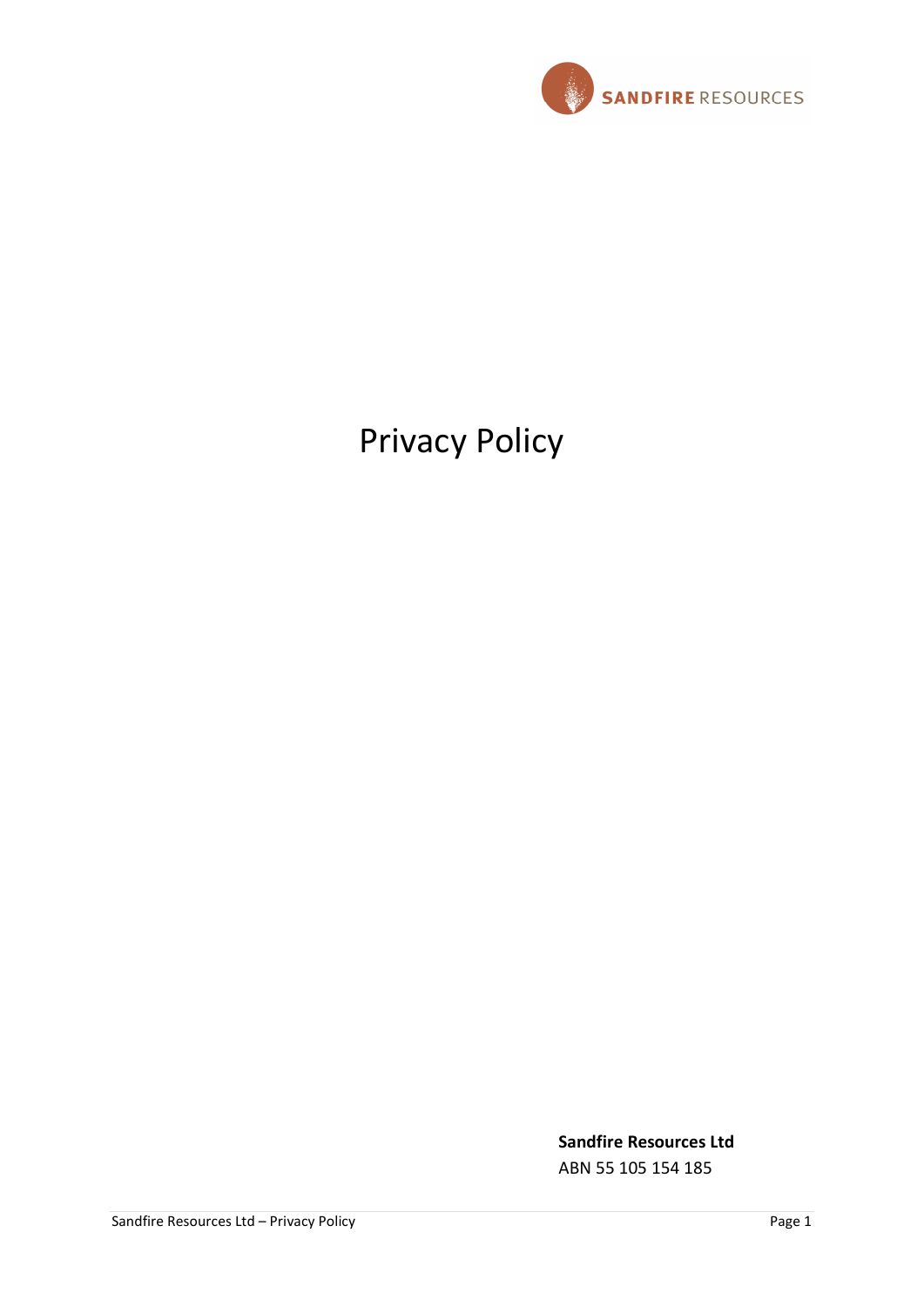

# 1. Introduction

Sandfire Resources Ltd (Sandfire or the Company) is committed to respecting individual privacy and to ensuring the personal information it holds is handled appropriately and lawfully, in accordance with the Privacy Act 1988 (Cth) as amended by the Privacy Amendment (Enhancing Privacy Protection) Act 2012 (Cth), and the 13 Australian Privacy Principles from Schedule 1 of the Act.

Personal information is information relating to an individual whose identity is apparent or can be reasonable ascertained from the information provided.

# 2. Collection of personal information

Sandfire will only collect personal information that is necessary to carry out the functions and activities of Sandfire.

For example, we may collect personal information:

- in the course of carrying out employee-related activities such as training and consulting;
- about individuals seeking employment with Sandfire;
- to provide you with a product or service;
- to conduct credit checks and assess credit worthiness;
- to manage our relationship with you, either as a customer, shareholder or other stakeholder;
- to comply with our legal and regulatory obligations; and
- for other purposes required or authorised by law, including purposes for which you have provided your consent.

## 2.1 Customers and potential customers and suppliers and potential suppliers

As a customer or potential customer and supplier or potential supplier, we may collect your name, current address, telephone number, email address and credit history. We may also collect details of other interactions that you have with us, together with any other information that you choose to provide us with.

We may use the information provided to conduct a credit assessment of you and use information we are permitted by law to use and to establish or report on your credit worthiness.

In line with modern business practices common to most companies and to meet your specific needs, we may disclose your personal information to third parties. Some of these third parties act on our behalf, and if this is the case we ask that these third parties hold, use and disclose your personal information in accordance with the Privacy Act.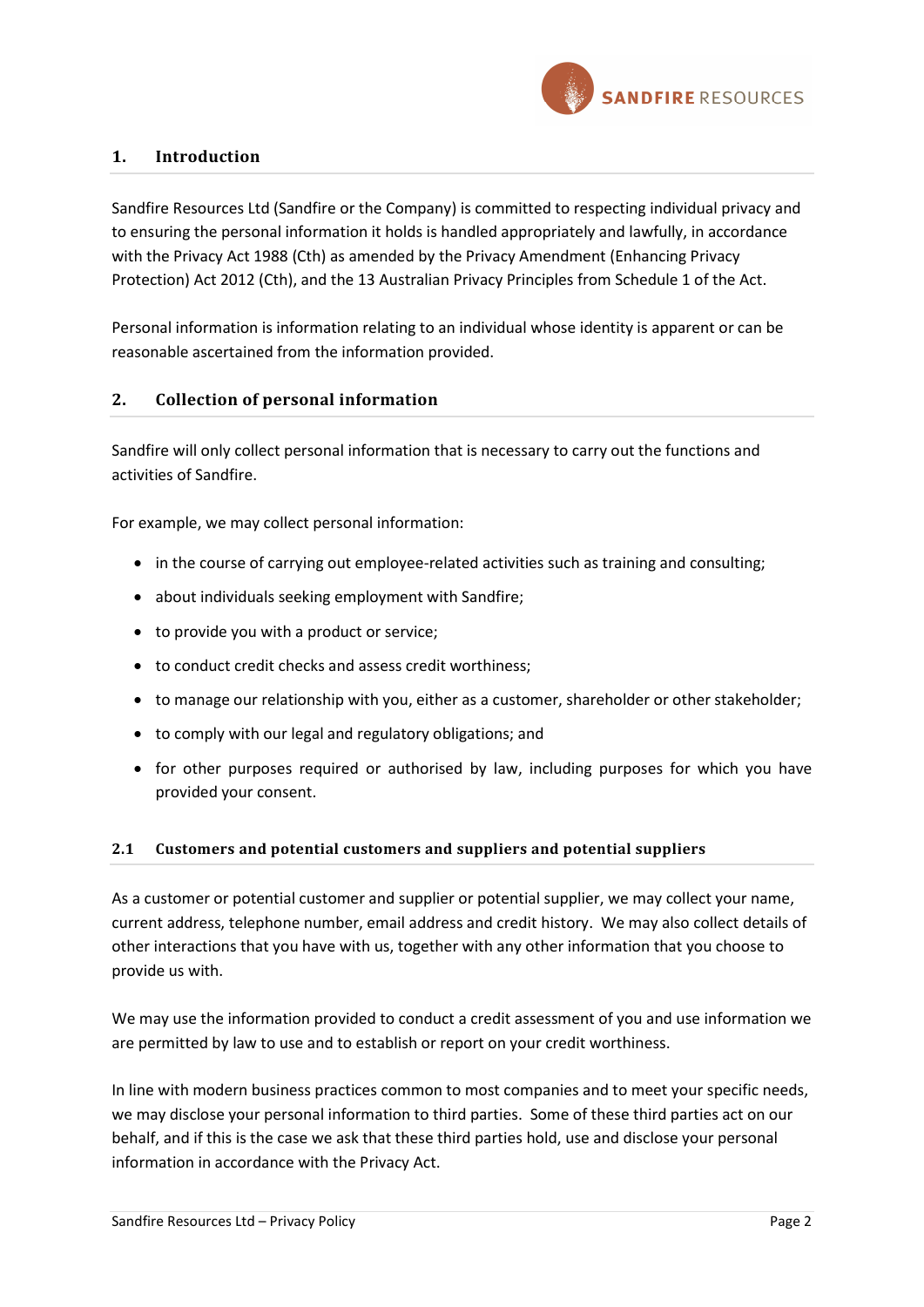

These third parties may include:

- financial institutions for payment processing;
- credit reporting agencies and credit providers;
- government and regulatory authorities, where required or authorised by law; and
- external business advisors (such as accountants, auditors, recruiters and lawyers).

## 2.2 Shareholders

If you are a shareholder, the Corporations Act 2001 (Cth) requires us to collect information about your name, address and shareholding, and include these in our register, held by Automic Pty Ltd (Automic Group). This information will continue to be included in the register for seven years after you cease to be a shareholder.

The Corporations Act also requires us to grant access to anyone to inspect our share register on request and under certain circumstances, to obtain a copy. We may provide information from the share register to meet specific requests, such as identifying the top 20 shareholders. Shareholder information will not be knowingly disclosed for purposes other than those which we consider to be in the best interests of shareholders.

As shareholders, you may also be required to provide us with your tax file number or financial institution account details. When applicable, we may ask for your bank account details to make dividend and other payments to you. In compliance with Australian tax laws, we also provide certain advice to the Australian Tax Office, including dividend information.

Under the Money and Laundering and Counter Terrorism Financing Act 2006 (Cth), our share registry may collect personal information about you (such as your legal name and other names you may be known by, your residential street address and your date of birth) and hold other documents in order to verify your identity. This information is generally not included in the public register and is restricted to authorised share register employees, Sandfire and regulators.

You can view a copy of Automic Group's privacy policy at the following link: https://www.automicgroup.com.au/privacy-policy/

## 2.3 Employment

## a. Job applicants

If you are applying for a position with us, we will ask you specific personal information, such as your name, e-mail address, telephone number, qualifications and career history. We may also ask you for other information such as your interests and the positions you are interested in.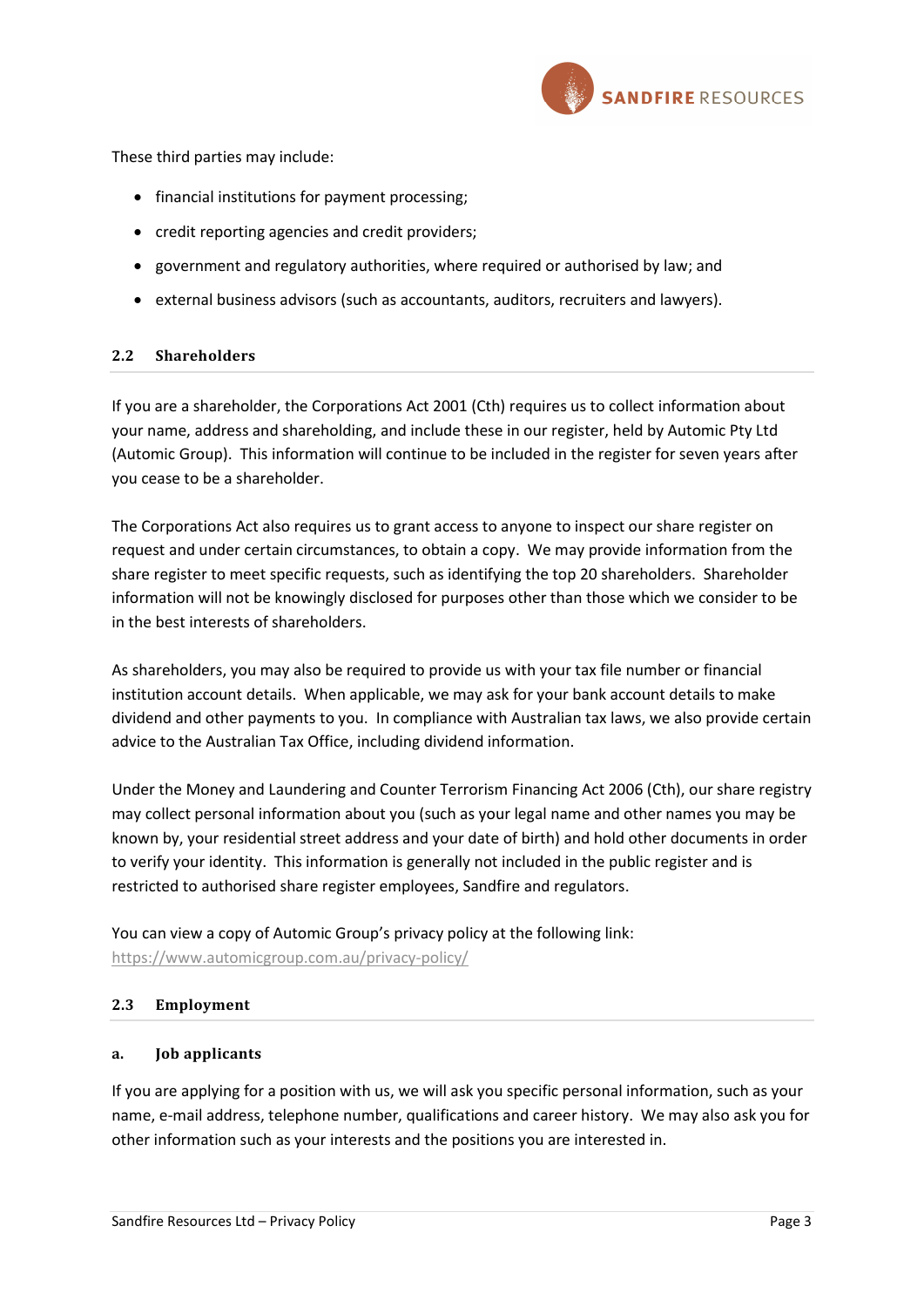

Any personal information you provide Sandfire in connection with a job application may be used to consider you for current and future employment and may be disclosed to our external advisors to assist in the selection and recruitment process.

## b. Employees

If you are an employee of Sandfire, we will collect employee records and personnel files, referee reports and other information. The handling of your personal information as an employee is exempt from the Privacy Act if it is directly related to your current or former employment relationship or an employee record relating to you. We will not disclose your personal information for any purpose, other than required by law.

In certain circumstances Sandfire may collect sensitive information or health information about employees. We will collect this information under the following circumstances:

- when it is provided voluntarily by the individual/employee to which it relates and that individual has consented to the collection of that information; or
- where we are otherwise authorised by law to collect that information.

# 3. How we collect personal information

We may collect information in a number of ways, including:

- directly from you, including through our website, by telephone, through written correspondence (such as letters and emails), and in person if you visit our share registry;
- from credit reporting agencies and from the third parties; and
- from publicly available sources of information, such as address validation software and telephone directories.

When collecting personal information, Sandfire will take reasonable steps to ensure individuals/employees are aware of the following:

- why we are collecting the information;
- any laws requiring the collection of that information;
- who we usually disclose the information to;
- any consequences for the individual/employee if we are not provided with the information; and
- through our website.

# 3.1 Information collected though our website

If employees/individuals access www.sandfire.com.au (the "Website") our system may record information including but not limited to the following: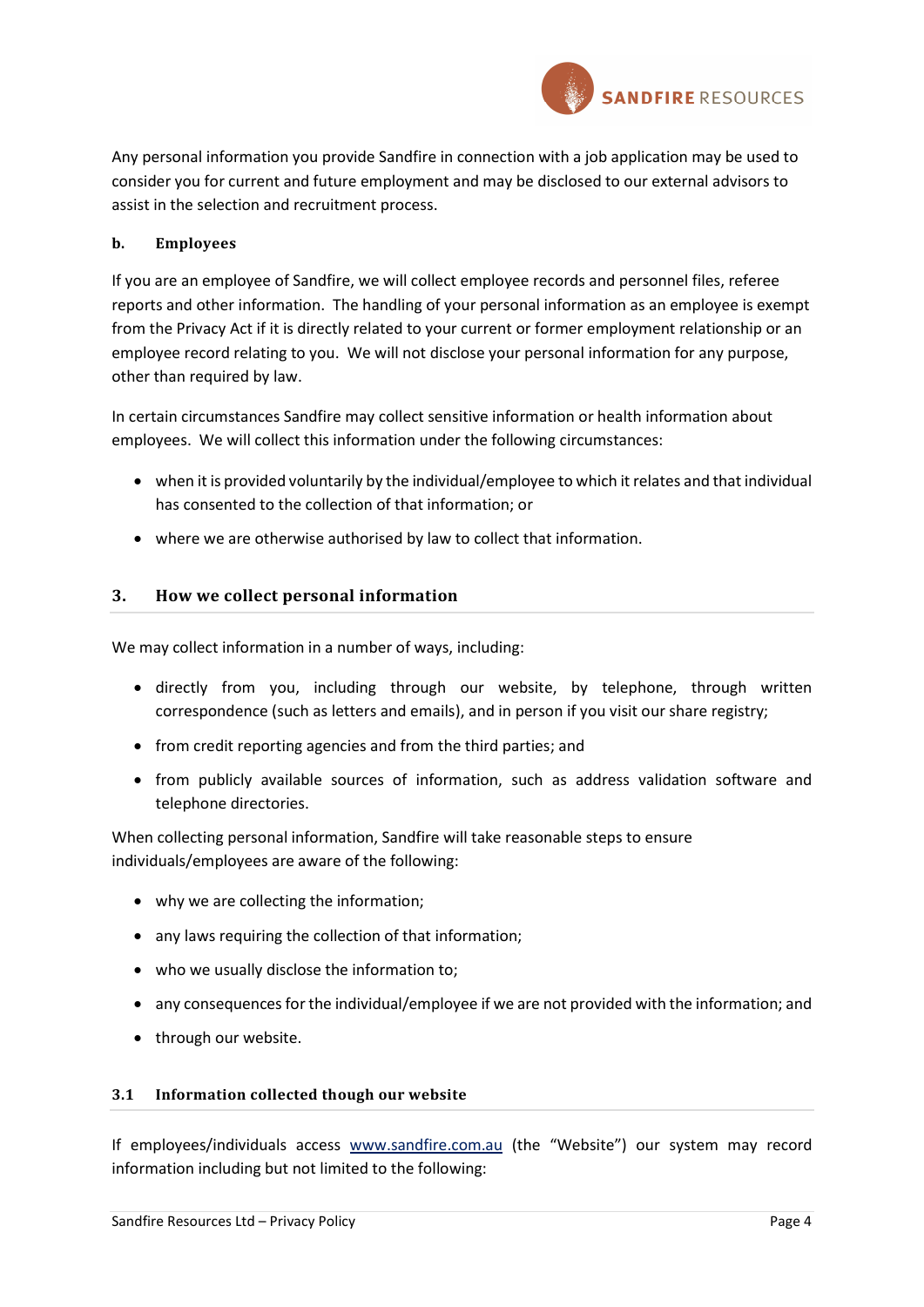

- the date and time of your visit to the Website; and
- the pages accessed and any information downloaded.

This information may be used for statistical and reporting purposes as well as for website administration and maintenance.

The personal information which Sandfire may collect through the Website includes:

- any messages or comments a website user leaves for Sandfire via the Website, eg through use of the "Contact Sandfire" icon; and
- information provided by a website user when applying for a job at Sandfire via the Website.
- Sandfire may use and disclose the personal information we collect for the following purposes:
- to carry out the activities and functions of Sandfire;
- to maintain our relationships with employees/individuals;
- for planning, research, security or risk management purposes;
- where a third party acquires or makes inquiries in relation to acquiring an interest in Sandfire;
- to the extent that Sandfire is required or authorised to do so by law; and
- for purpose related to any of those listed above.

We may also use personal information to keep employees/individuals informed of our activities, events, ASX announcements and other matters including by e-mail or other electronic form. If employees/individuals do not wish to be contacted for those purposes, please inform Sandfire of this using the contact details given below.

Sandfire may share personal information where permitted by law with other Sandfire offices and with third parties including our business and joint venture partners. We may also use or disclose personal information where required or authorised by law, such as in emergency situations and when assisting law enforcement agencies.

Where Sandfire no longer requires the personal information of an employee/individual for one of the purposes outlined above, Sandfire will take reasonable steps to destroy that information.

# 4. Assessing and updating personal information

If an employee wishes to seek access to or request correction of any personal information held by Sandfire about the employee, Sandfire encourages that employee to contact a member of our human resources department who will make the change/provide the information where required. Sandfire may charge a fee for the provision of this access.

In certain circumstances, Sandfire may be permitted by law to refuse access to personal information or refuse to correct or alter that personal information. If that is the case, Sandfire will give the individual/employee concerned reasons for the decision not to provide/correct the information.